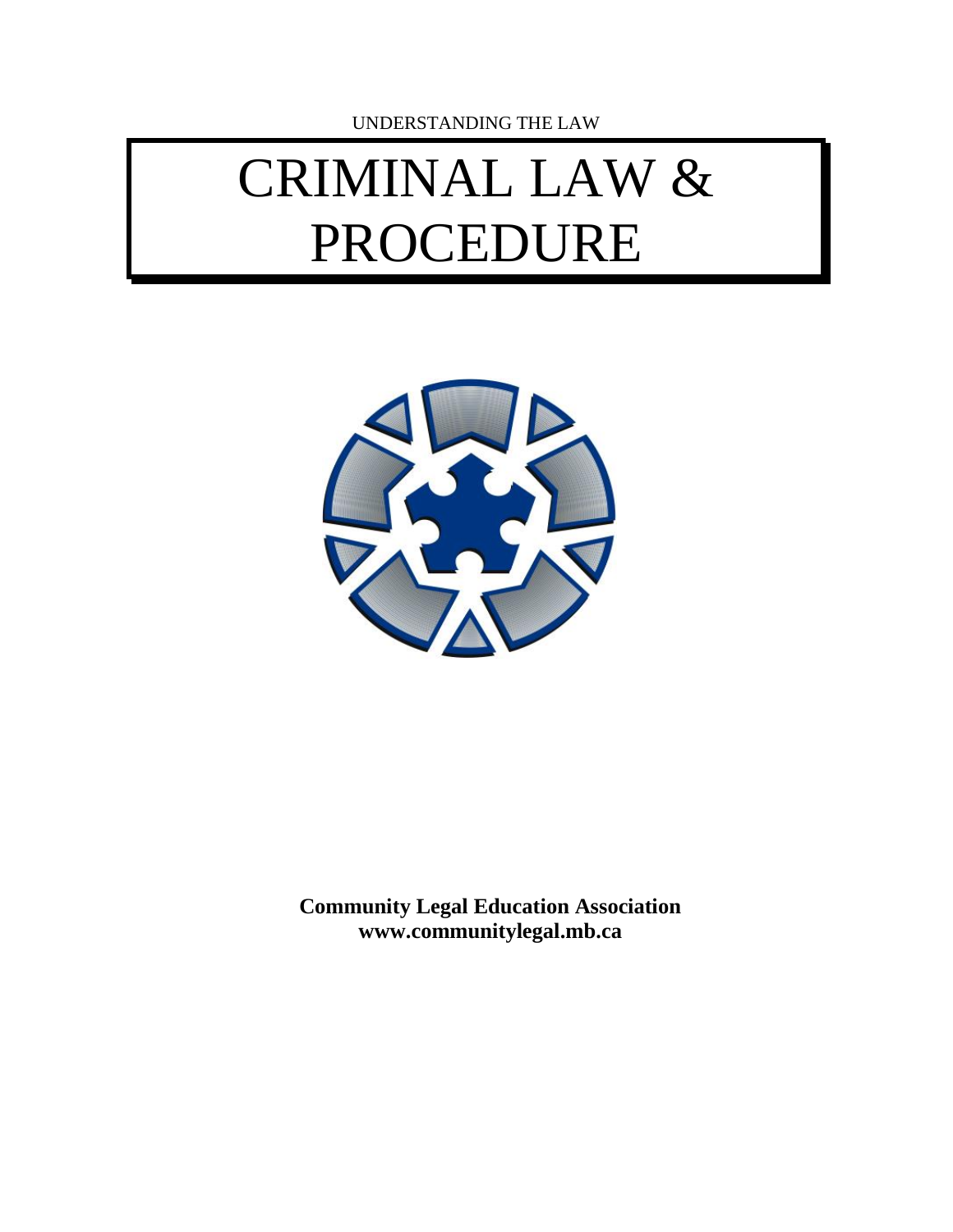## **Community Legal Education Association**

Publication of this booklet was made possible by funding from the Department Justice Canada, The Manitoba Law Foundation, and the Manitoba Community Services Council with lottery revenues provided by the Government of Manitoba.

The revision of this booklet was made possible by funding from The Winnipeg Foundation.

This booklet is intended as legal information only, not as advice. Every situation is unique, and involves individual legal issues. If you have been charged with an offence, or want legal advice about some other matter, call a lawyer. If you need help finding a lawyer, call our Lawyer Referral Service at 943-2305 or 1-800-262-8800 (IF PHONING FROM OUTSIDE WINNIPEG).

Community Legal Education Association is a not-for-profit organization providing information about the law to Manitobans. The Association receives core funding from:

- The Law Society of Manitoba
- The Manitoba Law Foundation
- The Department of Justice Canada

Funding and support for specific projects was also provided by:

- The Winnipeg Foundation
- The Manitoba Law Foundation
- Manitoba Immigrant Integration Program

We would also like to thank our many members and donors for their support.

The 1994 edition of this booklet was prepared by CLEA staff member, Saul Schachter. A number of volunteers reviewed draft versions of this publication and made important and helpful suggestions. Special thanks go to Phil Schachter and Eva Marciniak of Manitoba Justice, Jagjit S. Gill of Feuer & Associates, Michael Walker of Legal Aid Manitoba, and Greg Tramley of Phillips, Aiello, Boni.

The 2006 edition of this booklet was revised by CLEA staff member, Jennifer Dunik. Special thanks go to Eva Marciniak of Manitoba Justice, Katherine Bueti of Gindin Wolson Simmonds and Anthony Cellitti of Phillips Aiello, for reviewing the revised draft and providing many helpful suggestions.

The 2013 edition was reviewed by Kathy Bueti of Bueti Wasyliw. Anthony Cellitti of Phillips Aiello and Eva Marciniak of Manitoba Justice – Public Prosecutions.

The 2020 edition of this booklet was reviewed by Brendon Yarish.

© 2020, Community Legal Education Association (Manitoba) Inc. Mailing Address: 301 – 441 Main Street, Winnipeg, Manitoba, R3B 1B4, (204) 943-2382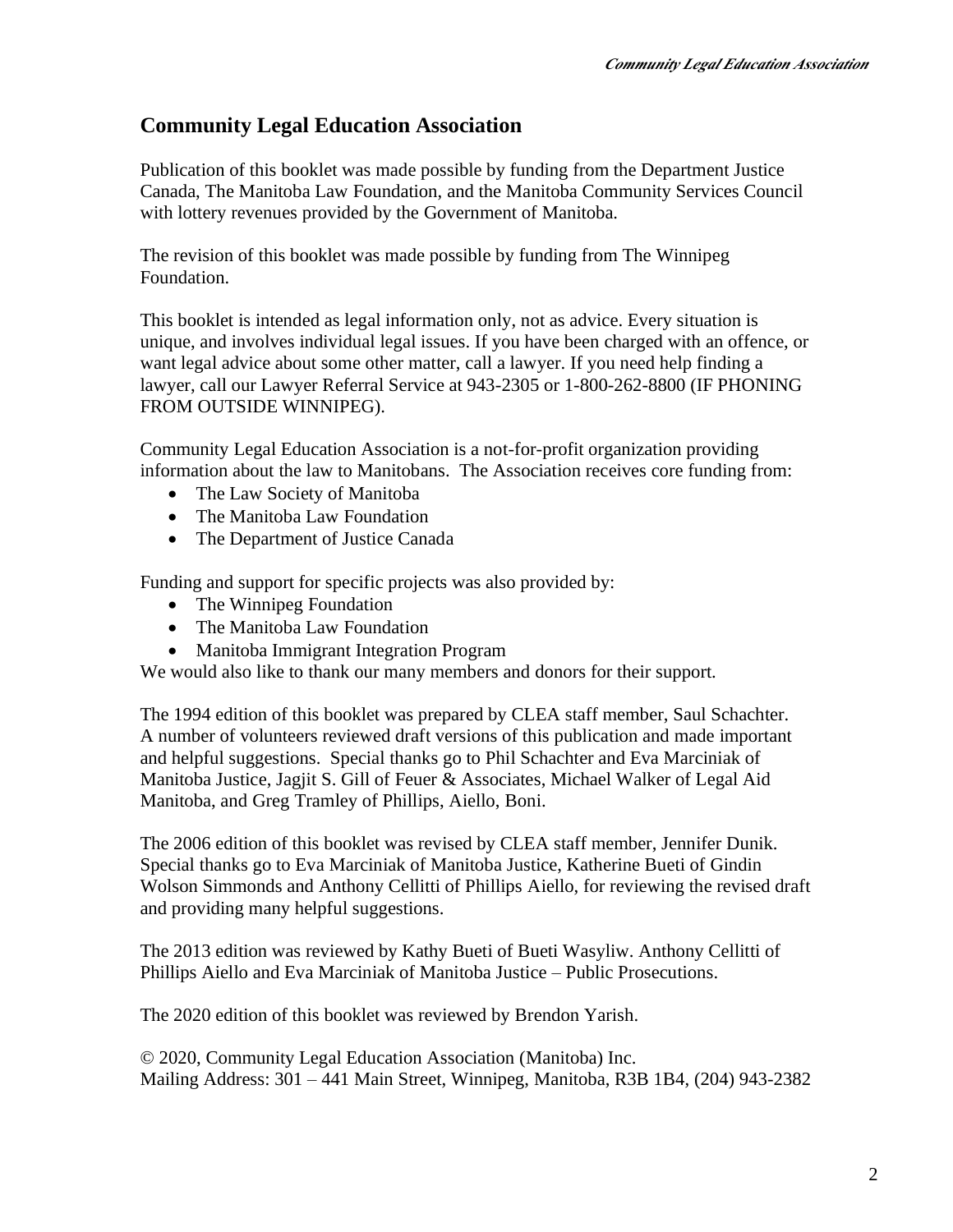## **TABLE OF CONTENTS**

| <b>Basic Legal Rights</b>               | 4              |
|-----------------------------------------|----------------|
| <b>Searches</b>                         | 4              |
| Arrest                                  | $\overline{4}$ |
| Judicial Interim Release (Bail)         | 5              |
| <b>Criminal Offences</b>                | 6              |
| <b>Classification of Offences</b>       | 6              |
| Trial by a Provincial Court Judge       | $\overline{7}$ |
| Trial by a Queen's Bench Judge and Jury | 7              |
| Trial Election by the Accused           | 8              |
| <b>Sentencing</b>                       | 9              |
| <b>Key Factors</b>                      | 9              |
| Options in Sentencing                   | 10             |
| <b>Discharges</b>                       | 10             |
| Probation                               | 10             |
| <b>Firearms Prohibitions</b>            | 11             |
| Fines                                   | 12             |
| Victim Surcharge                        | 12             |
| Restitution                             | 12             |
| <b>Conditional Sentences</b>            | 13             |
| Imprisonment                            | 13             |
| Capital Punishment                      | 14             |
| Youth Criminal Justice Act Sentencing   | 14             |
| <b>Parole</b>                           | 15             |
| The Parole Board                        | 15             |
| <b>Types of Release</b>                 | 15             |
| <b>Eligibility for Parole</b>           | 16             |
| <b>Conditions of Release</b>            | 17             |
| Suspension or Revocation of Parole      | 18             |
| Victims of Crime                        | 18             |
| <b>Criminal Records</b>                 | 18             |
| Who Keeps Criminal Records              | 18             |
| Youth Criminal Justice Act              | 19             |
| <b>Effects of a Criminal Record</b>     | 20             |
| <b>Record Suspensions</b>               | 20             |
|                                         |                |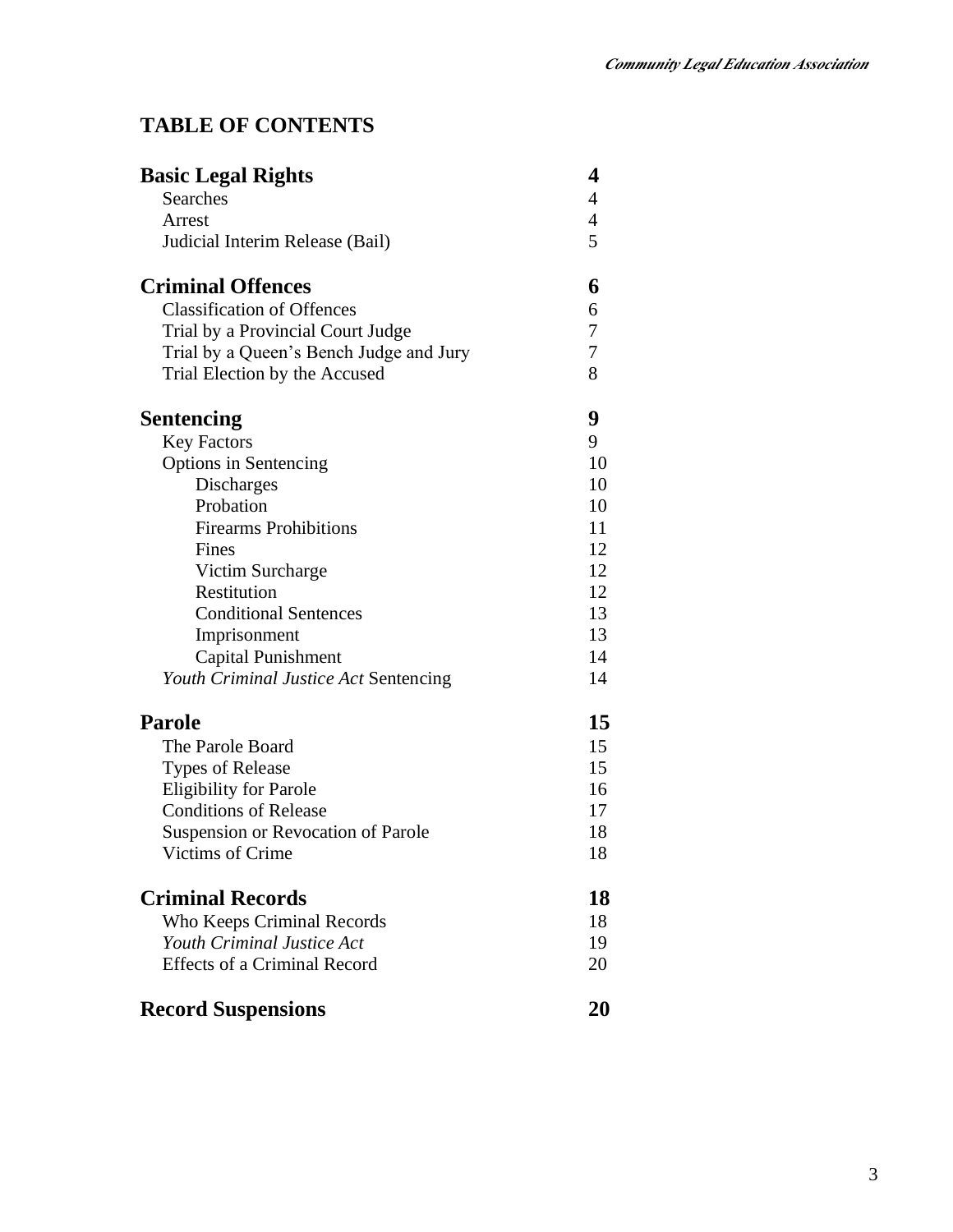# **BASIC LEGAL RIGHTS**

To prevent crime and to make sure that there is order in the community, police officers are given special powers to search, arrest and detain any individual who is committing, has committed or who is believed to have committed a criminal offence. However, these powers are limited by certain basic rights guaranteed to all Canadians in the *Canadian Charter of Rights and Freedoms*.

## **Searches**

According to the *Charter of Rights and Freedoms*, everyone has the right to be secure against unreasonable search and seizure. Many people are under the mistaken belief that the police do not have the right to carry out a search without a warrant. Subject to certain limitations, there are a number of situations where the police are entitled to conduct a search without first obtaining a warrant. For example, they may perform a "frisk" search on an individual that is incidental to a lawful arrest or detention, or where the police observe evidence of criminal activity or the product of a crime in "plain view" (or without entry or search), or where consent is given to search.

With some exceptions, the police cannot enter any residence or place of business against the occupant's wishes unless they have a valid search warrant. A warrant is unnecessary if the police are invited into the premises. Search warrants should be checked for validity before the police are allowed to enter. A warrant may be invalidated if it is improperly filled out or does not refer to the residence that the police want to enter.

## **Arrest**

The police can apply to the court for a warrant to arrest an individual whom they believe has committed a criminal offence.

The police can arrest an individual without a warrant if:

- 1. The individual has committed an indictable offence;
- 2. The police believe, on reasonable and probable grounds, that the individual has committed or is about to commit an indictable offence;
- 3. The individual has been found committing any criminal offence; or
- 4. There are reasonable and probable grounds to believe that there is an outstanding warrant for the arrest of that person.

In some circumstances, people can also be arrested for summary conviction offences without a warrant.

When making an arrest, the police officer must inform the accused person:

- that they are under arrest;
- of the reason for the arrest;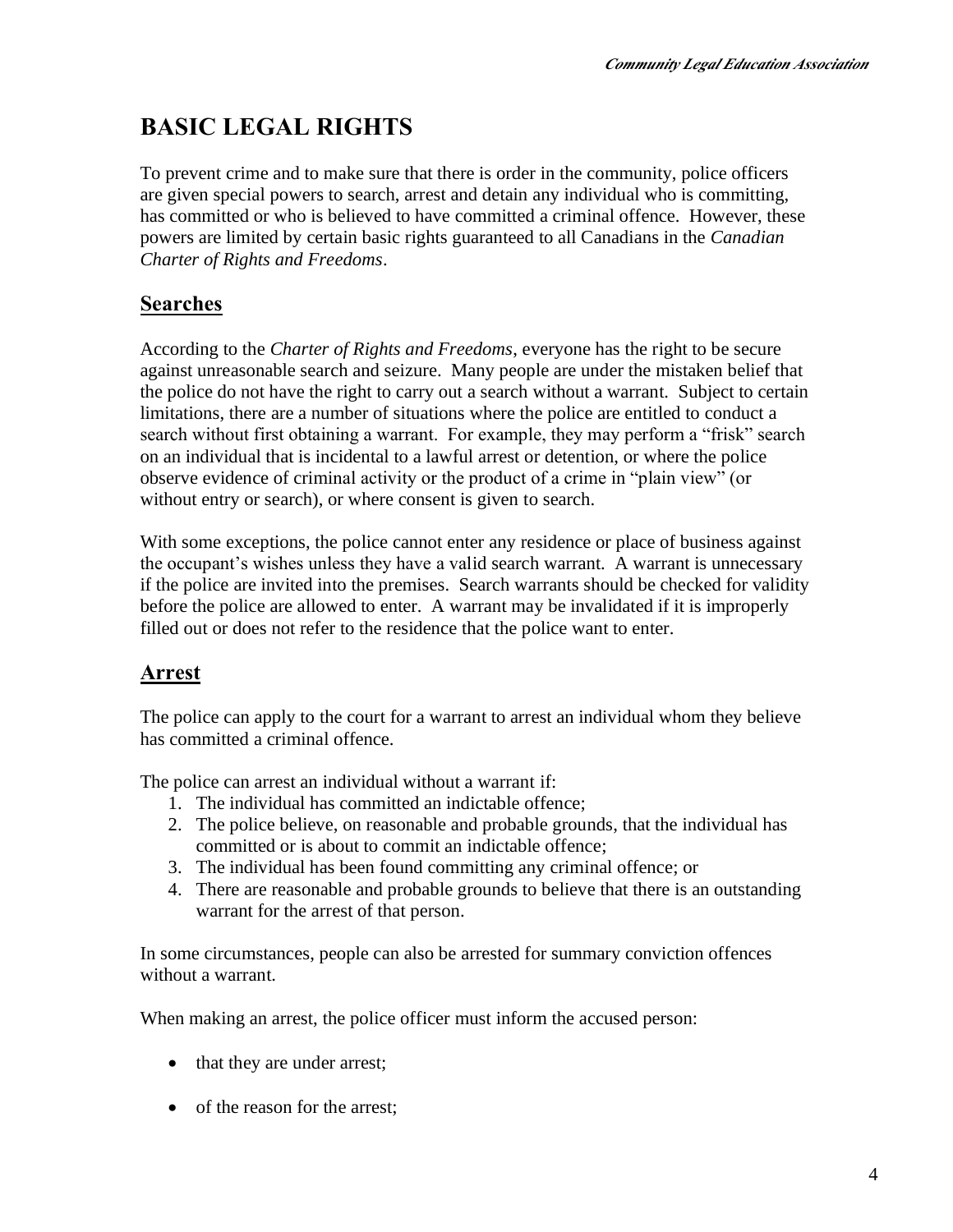- of the right to call a lawyer and the availability of free legal advice over the telephone; and
- that anything they say to the police may be used in evidence against them.

An individual who is under arrest must go with the police and have fingerprints and a photograph taken. Although the police have the right to ask further questions as part of their investigation, the accused person has the right to remain silent and to refuse to make a statement or sign a confession.

#### **Judicial Interim Release (Bail)**

If a person is arrested, they may be released from custody on a promise to appear or on an appearance notice with a requirement to appear in court on a date stated on the document. In addition, a person may be served with a summons to appear in court on a date stated on the summons.

Sometimes a person is kept in custody after being arrested. In such a case, they have the right to be given a hearing for judicial interim release, commonly known as a bail application. The purpose of the hearing is to request release from custody until their trial is held. The hearing must be made available within 24 hours of arrest, or as soon as possible after that, where a magistrate is not available within the 24-hour period.

The court considers three issues at the bail application. One is whether detention is necessary to make sure that the accused attends court. The second is whether detention is necessary for the protection or safety of the public. The third is whether the detention is necessary to maintain confidence in the administration of justice.

The accused may be released by signing a promise (known as a recognizance or an undertaking) to attend court as required and may be released with or without a surety. A surety is a person who puts up or guarantees to put up real property or money that may be forfeited (lost) if the accused fails to appear for court, breaches conditions or becomes involved in new criminal activity. A surety must have no criminal record and have a fulltime job, house or other real property of value.

There are normally conditions placed on a recognizance, such as: personal appearances at all court hearings, no contact or communication with the complainant (the victim of the alleged offence), reside at a certain address, not to possess weapons, obey a curfew, attend treatment or counselling, report to a bail supervision program as required, and to not use alcohol or drugs.

If not released after a bail application, the accused may be able to apply at a later date for a bail review in a higher court (the Court of Queen's Bench or the Court of Appeal).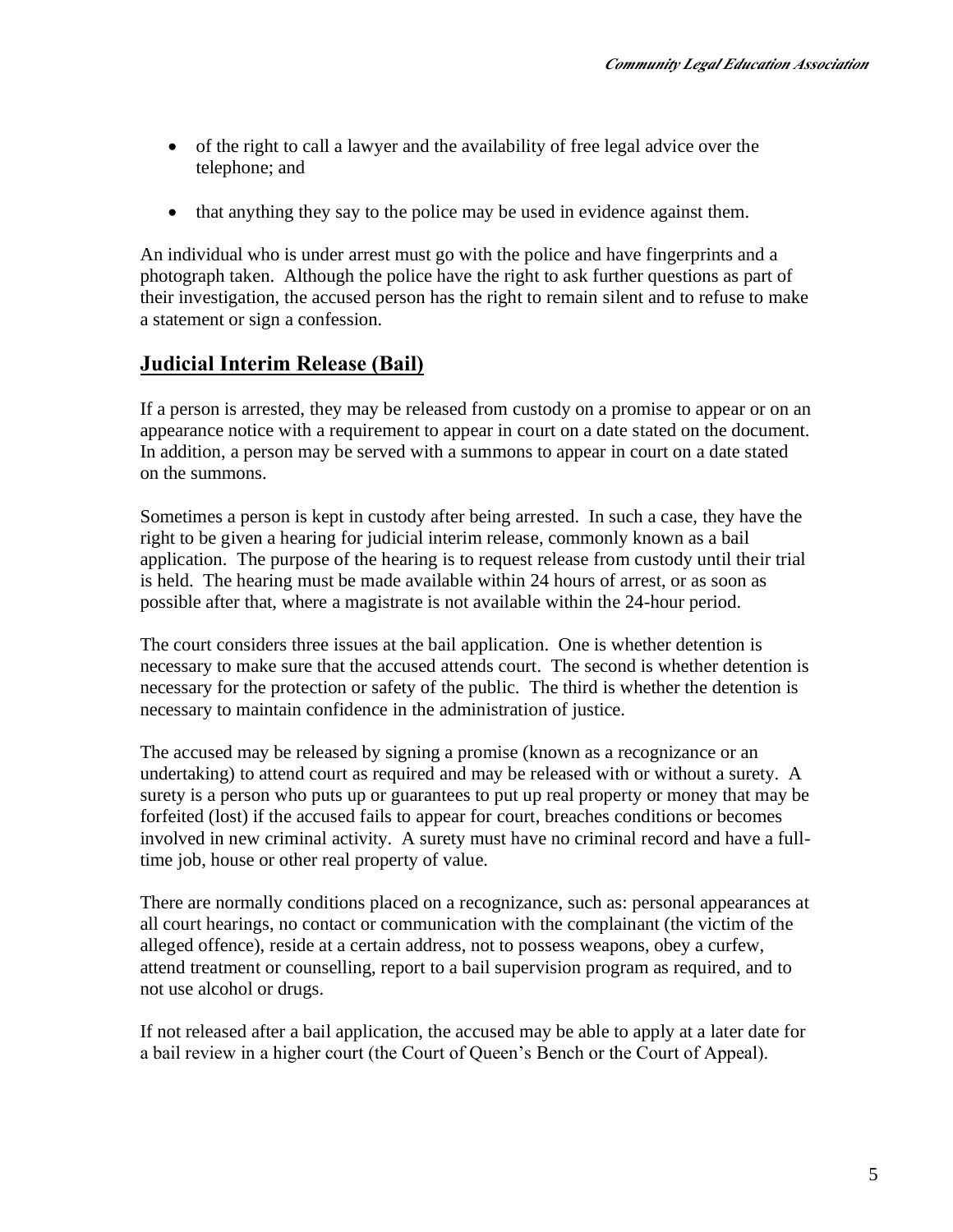# **CRIMINAL OFFENCES**

The federal government is responsible for making the laws dealing with criminal law and procedure. The *Criminal Code* of Canada is the criminal law statute, but there are other federal laws such as the *Controlled Drugs and Substances Act* that list offences. The *Youth Criminal Justice Act* applies to breaches of federal laws by young persons between the ages of 12 and 17.

Provincial governments can also pass laws that regulate conduct and create offences, which are generally dealt with by summary conviction proceedings. Convictions for provincial offences may result in various sentences, including jail, fines or probation.

Previous cases from the criminal court system (case law) also help define laws and create precedents.

The Prosecutions department of Manitoba Justice prosecutes *Criminal Code* and provincial offences. The Public Prosecution Service of Canada prosecutes federal offences other than those under the *Criminal Code*, such as drug offences under the *Controlled Drugs and Substances Act* and income tax violations under the *Income Tax Act*.

## **Classification of Offences**

There are two types of offences in Canadian criminal law. Less serious offences are called "summary conviction" offences, while the more serious ones are called "indictable" offences. Some offences, called *dual* or *hybrid* offences, can be treated as either summary conviction or indictable. The decision whether to treat a hybrid offence as summary conviction or indictable is made by the Crown Attorney (prosecutor), who bases the decision on the circumstances of the case and the past behaviour of the accused person (including their criminal record).

Summary conviction and indictable offences are treated differently in the way they are processed through the courts and in the potential severity of the punishment assigned upon conviction.

## *Summary Conviction Offences*

Summary conviction offences are usually processed relatively quickly and simply. All summary conviction offences, including hybrid offences that are being dealt with summarily, are heard by a Provincial Court judge without a jury. The penalties for such offences are less serious than for an indictable offence. The maximum fines or jail terms for summary conviction offences are much lighter than those available for indictable offences.

Examples of summary conviction offences found in the *Criminal Code* include causing a public disturbance, trespassing at night, vagrancy, and falsifying employment records.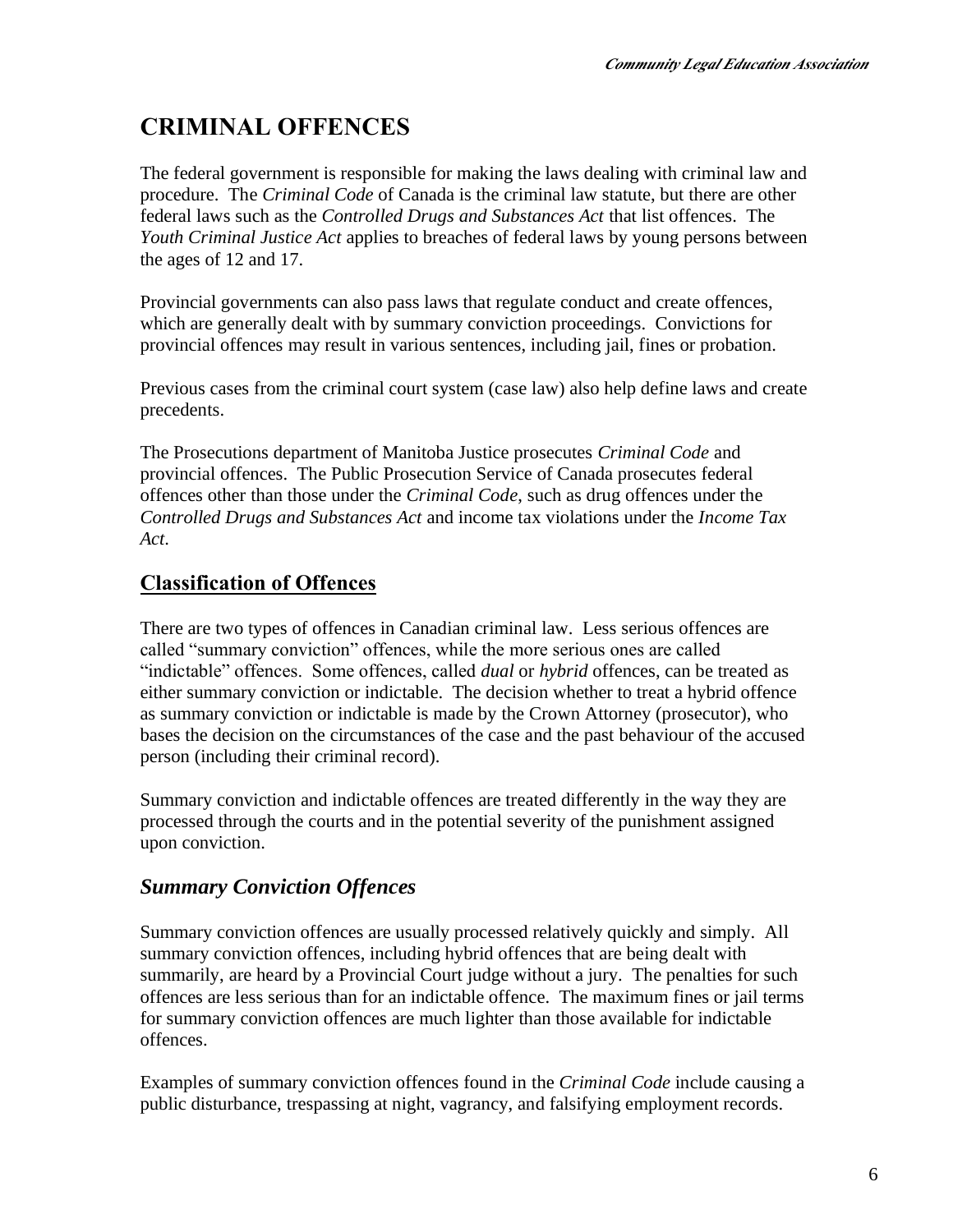Provincial statutes such as *The Highway Traffic Act* and *The Liquor, Gaming and Cannabis Control Act* also create summary conviction offences. Common offences under these statutes are careless driving, driving while your driver's licence is suspended, driving without a valid driver's licence, and drinking alcohol under the age of 18.

## *Hybrid Offences*

Some of the most common offences under the *Criminal Code* are hybrid offences and therefore can be treated as either summary conviction or indictable. Examples of this type of offence are theft under \$5,000, assault, impaired driving, and possession of stolen goods under \$5,000.

## *Indictable Offences*

Indictable offences fall into three categories:

- 1. offences that must be tried by a Provincial Court judge;
- 2. offences that must be tried by a Court of Queen's Bench judge and jury; and
- 3. offences for which the accused can "elect" (choose) the form of trial.

## **Trial by a Provincial Court Judge**

Indictable offences that must be tried by a Provincial Court judge are usually considered to be the least serious of the indictable offences. Most of these offences are hybrid offences that the Crown Attorney has decided should proceed by indictment. Examples of this type of offence are theft or possession of stolen goods valued at less than \$5,000, keeping a gaming house, and mischief under \$5,000.

## **Trial by Queen's Bench Judge and Jury**

There are a number of very serious indictable offences that may be tried only by a judge of the Court of Queen's Bench with a jury. These offences include murder, conspiracy to commit murder and treason.

A person who is charged with any serious indictable offence has the right to have a preliminary inquiry held in the Provincial Court. A preliminary inquiry is a court hearing held to determine whether there is enough evidence to put the accused person on trial. Where the judge decides that there is sufficient evidence, the accused is "committed for trial" and a trial date is set in the Court of Queen's Bench. Where the judge decides that there is insufficient evidence, the accused person is "discharged." This means that the proceedings against the accused are at an end and the accused will not be convicted of any offence arising out of that charge.

## **Trial Election by the Accused**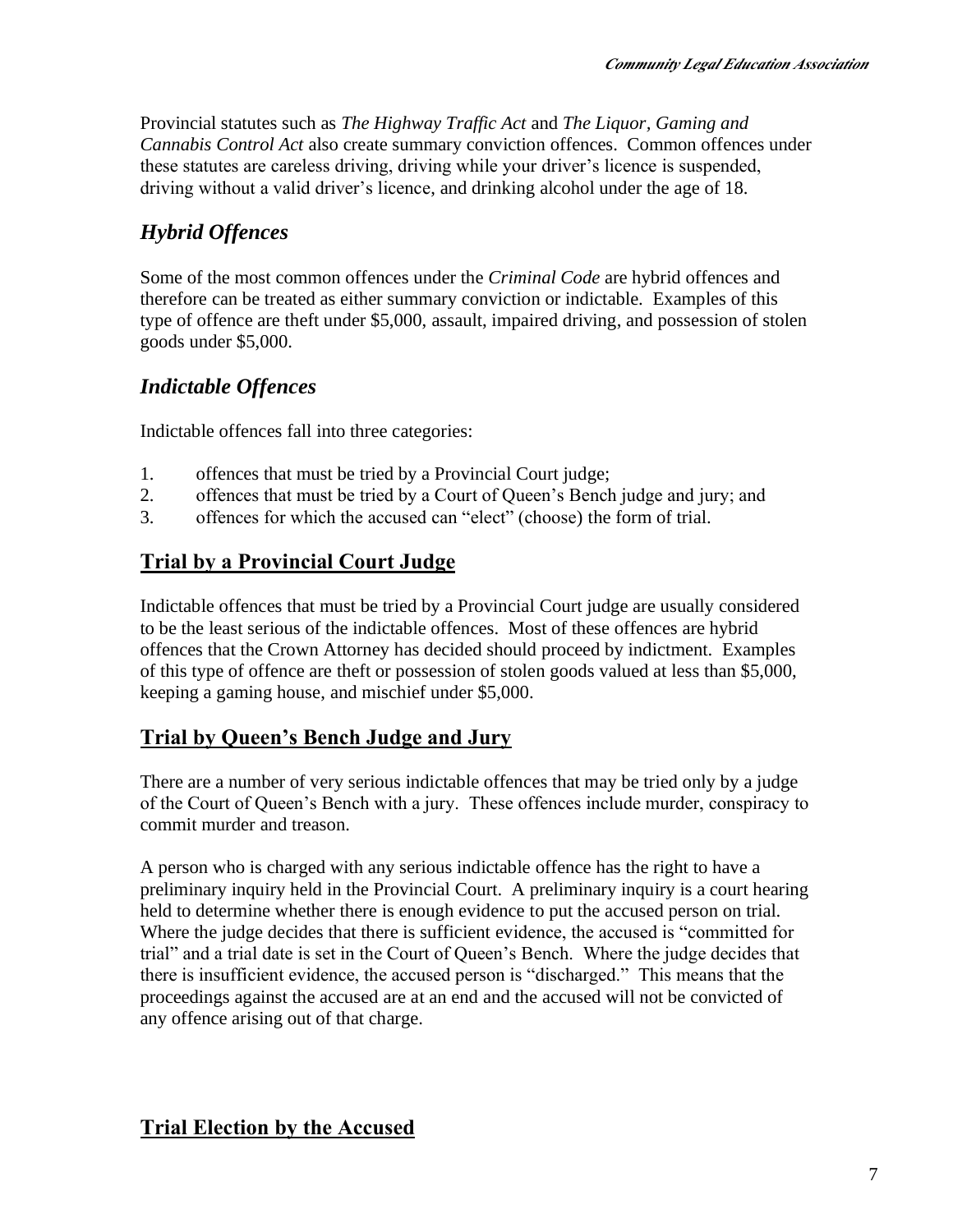For all other indictable offences, the accused person has the right to "elect" (choose) whether to be tried in Provincial Court, in the Court of Queen's Bench by a judge and jury or in the Court of Queen's Bench by a judge alone.

The accused person normally makes this election in Provincial Court. If the accused chooses to have the trial in Provincial Court, the trial is scheduled for a later date. If the accused chooses to have the trial in the Court of Queen's Bench (whether by a judge alone or by judge and jury), a date is typically set for a preliminary inquiry to be held in Provincial Court. An accused person who does not make an election or refuses to make one is automatically scheduled for a trial in the Court of Queen's Bench with a judge and jury, with a preliminary hearing in Provincial Court.

The accused person has the right to an election when charged with such offences as arson, robbery, aggravated assault and kidnapping.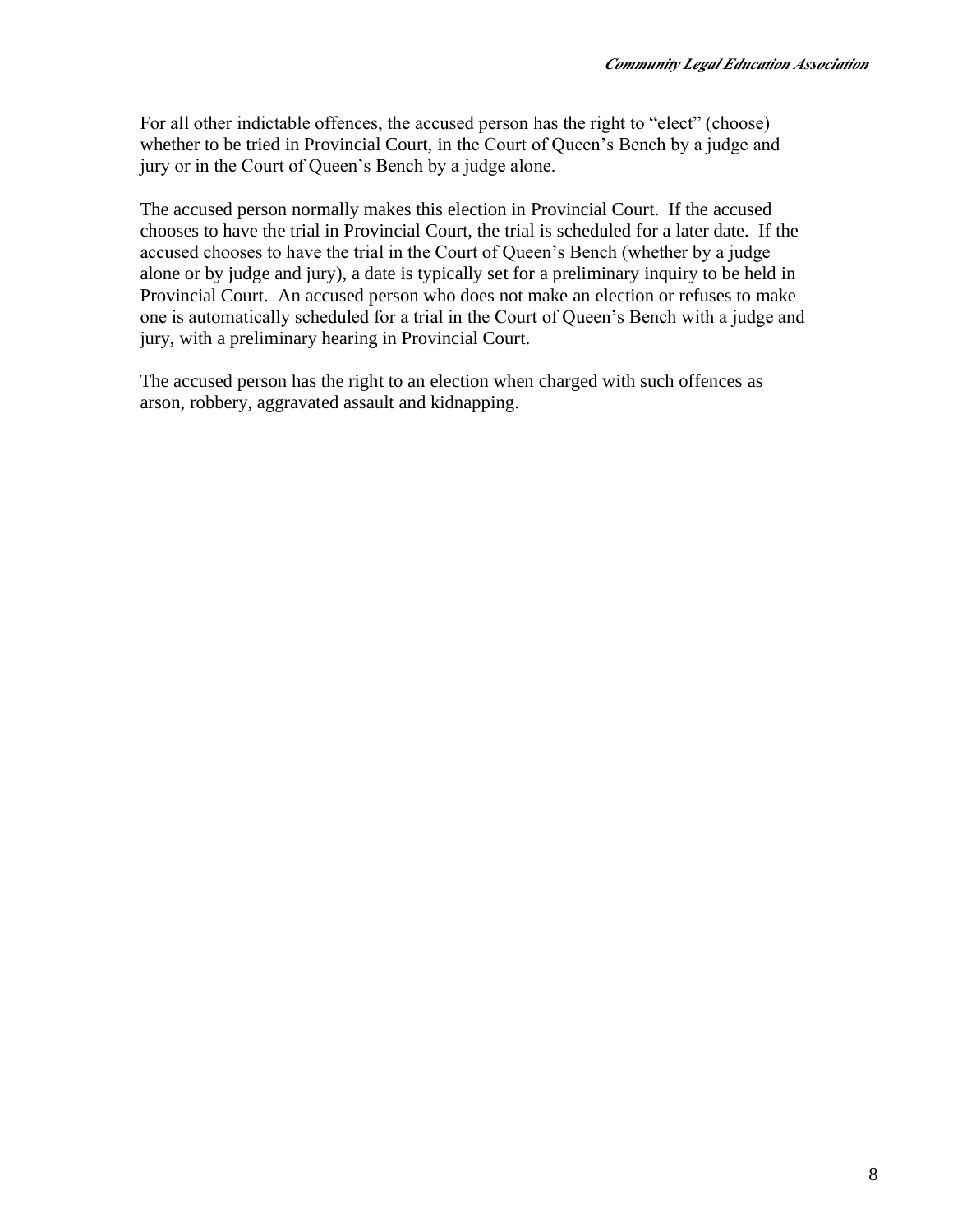## **SENTENCING**

A sentence is the punishment imposed by the court on any person who pleads guilty to or is found guilty after trial of a criminal offence.

These basic principles usually guide the sentencing process:

- 1. Deterring the offender and others from criminal activity;
- 2. Rehabilitating the offender;
- 3. The separation of offenders from society, where necessary;
- 4. The promotion of a sense of responsibility in offenders and acknowledgment of the harm done to victims and the community;
- 5. Demonstrating society's disapproval of the behaviour; and
- 6. Repairing harm caused to the victim and community.

## **Key Factors**

In deciding the appropriate sentence in an individual case, the judge may consider several factors, including:

- 1. The nature of the offence, including the character and seriousness of the act itself, and whether it was committed on impulse or in a planned and deliberate way;
- 2. The age, background and family circumstances of the offender;
- 3. The previous criminal record (if any) of the offender, the length of time since their last conviction and any indication of lenient treatment in the past;
- 4. Any unusual circumstances that appear from the evidence;
- 5. Any mitigating factors, such as a plea of guilty and cooperation with the police;
- 6. Any aggravating circumstances, such as the abuse of a spouse, common-law partner, a person under the age of 18 or a position of trust or authority in relation to the victim;
- 7. A pre-sentence report (if one is ordered by a judge) that is prepared by a probation officer and contains information regarding all aspects of the offender's background;
- 8. The penalties assigned by law to the offence including minimum and maximum sentences; and
- 9. Consistency in the sentencing of different individuals who participate in the same crime.

The *Criminal Code* also states that all available sanctions other than imprisonment should be considered where reasonable for adult offenders, and particular attention should be given to the circumstances of Aboriginal offenders.

The *Youth Criminal Justice Act* states that all available sanctions other than custody that are reasonable in the circumstances should be considered for all young persons, with particular attention to the circumstances of Aboriginal young persons.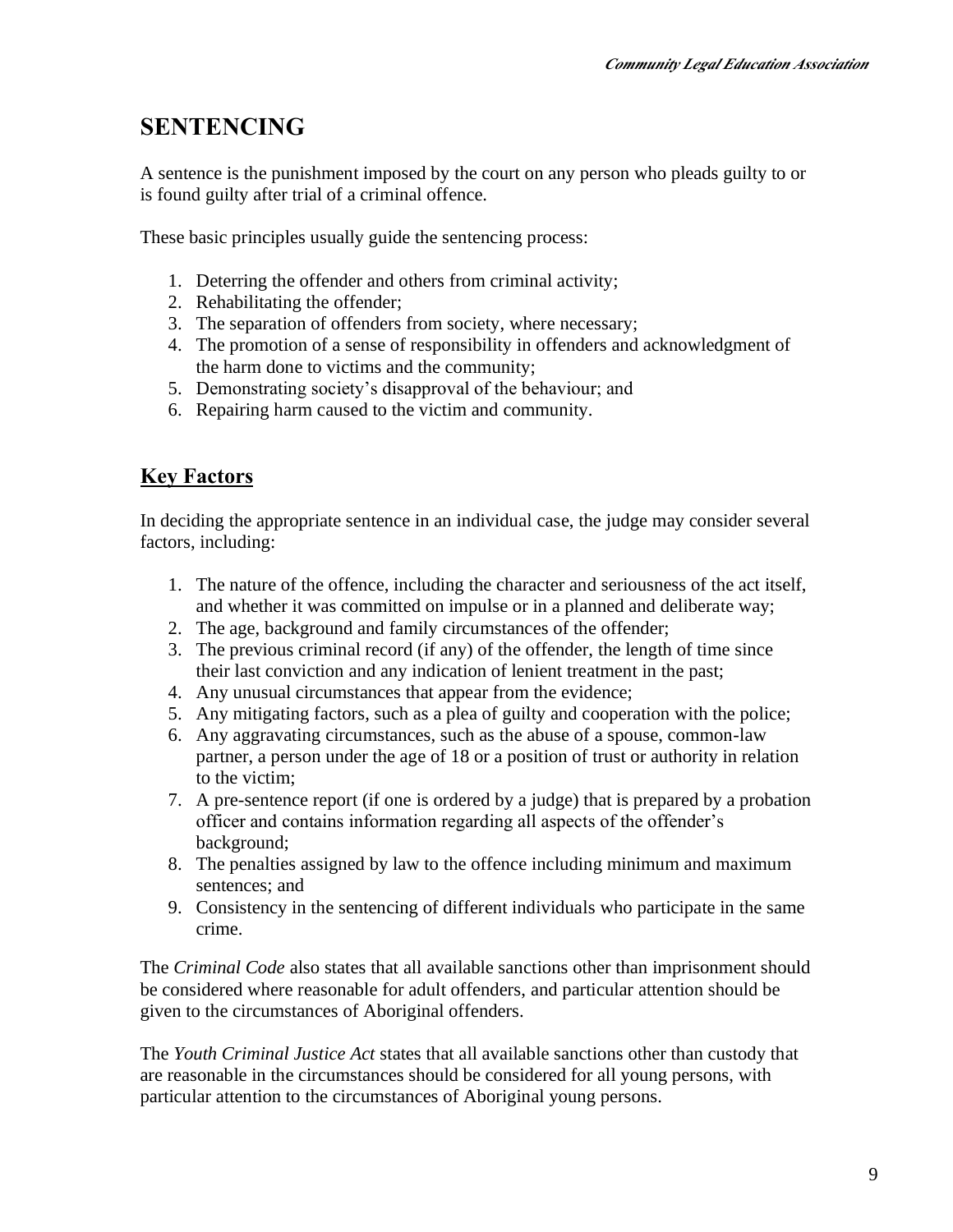For both adults and youths, pre-sentence reports may be helpful to canvass background issues such as substance abuse, poverty, racism and family or community breakdowns.

## **Options in Sentencing**

A judge who is imposing a sentence has a wide range of options from which to choose. This range is limited to a certain extent by the minimum and maximum penalties set out in the *Criminal Code*, but essentially it is the facts of each individual case that will determine the nature of the sentence that will be imposed. However, the court must also impose a sentence that is similar to sentences imposed on similar offenders for similar offences committed in similar circumstances in previous cases (known as the principle of parity).

A list of some of the sentencing options follows, ranging from least to most severe.

## *Discharge*

The granting of an absolute discharge means that the accused has been found guilty but has not been convicted of the offence.

A conditional discharge has the same result as an absolute discharge except that the person who is sentenced must obey a set of conditions contained in a probation order for a specified period of time. Failure to obey the conditions can result in the revocation of the discharge and the substitution of a more severe penalty. Offenders who do not obey the conditions can also be charged with a new charge – breach of probation. Revocation may also occur where the offender is convicted of a subsequent criminal offence during the probationary period. A court cannot revoke an absolute discharge.

Discharges are usually reserved for first offenders who are judged to be of good character and who have committed minor offences. They can only be imposed on adults where:

- 1. There is no minimum term set out in the Criminal Code and the maximum sentence for the offence is less than 14 years;
- 2. It is in the best interests of the offender; and
- 3. It is not contrary to the public interest.

## *Probation*

After making a finding of guilt and recording a conviction, the court may impose a probation order, either as a stand-alone suspended sentence or in conjunction with a fine or jail sentence. This means that the offender will be placed on probation. The probation order contains certain conditions that the offender must abide by. These conditions must be followed as specified in the probation order. This time period, which cannot be more than three years, begins to run from the date on which the order is made or following a jail term of no more than two years.

All probation orders contain the conditions that the accused keep the peace and be of good behaviour, appear before the court as required and inform the court of any change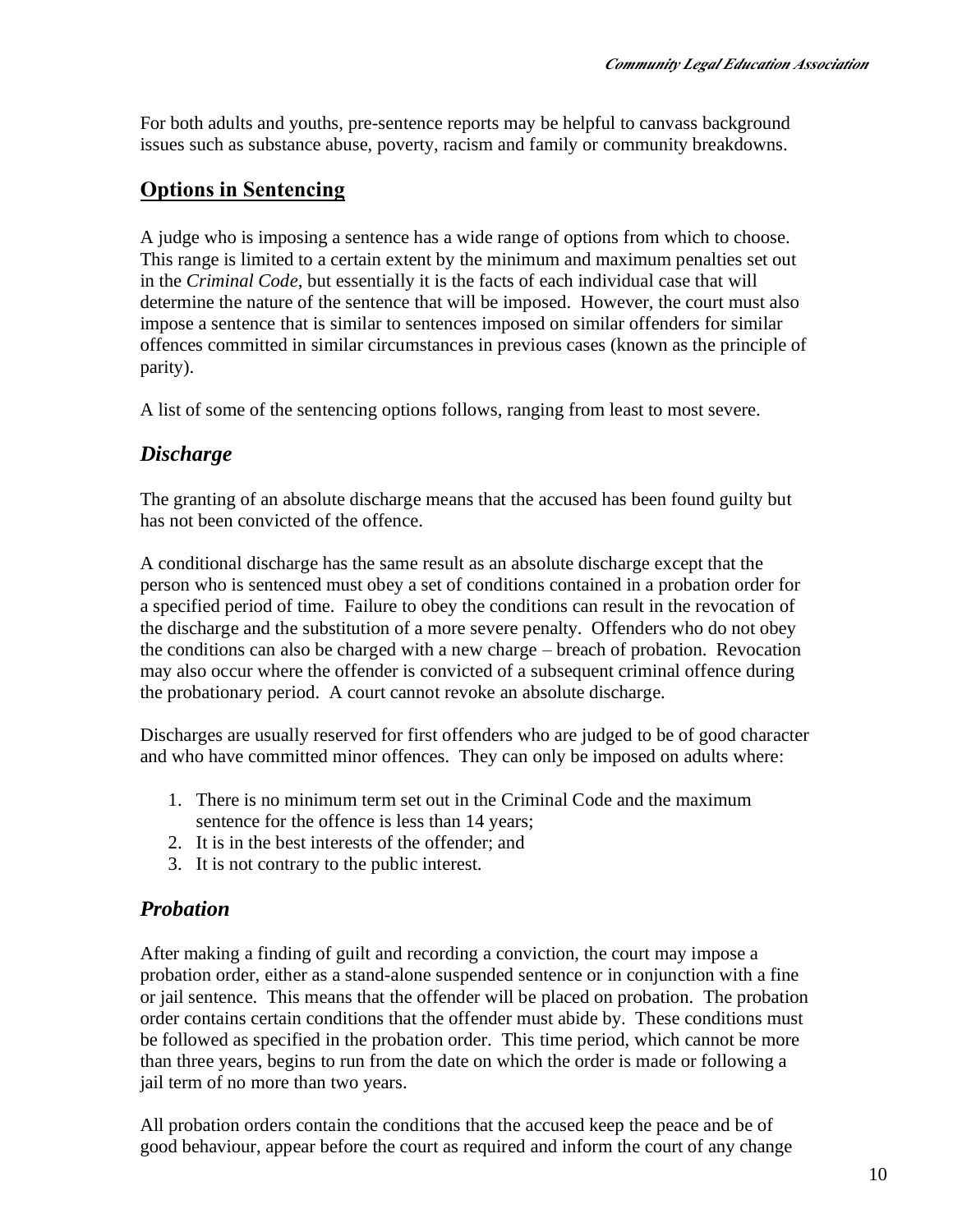of name, address or employment. In addition, the offender may be required to do any of the following:

- 1. Report to a probation officer for supervision;
- 2. Not use alcohol or drugs;
- 3. Not own, possess or carry a weapon;
- 4. Make restitution for the loss suffered by any person injured as a result of the crime;
- 5. Seek and maintain employment;
- 6. Not associate with certain individuals;
- 7. Take alcohol, drug, anger management or other such counselling as the probation officer may order;
- 8. Not attend at certain locations (for example, at the residence of the complainant);
- 9. Complete community service work hours; and
- 10. Obey any other reasonable conditions imposed by the court.

This is not an exhaustive list.

Both the offender and the Crown Attorney have the right to apply to change the conditions of the probation order at any time. The court will usually only make the change if there has been a change in circumstances.

#### **Breach of Probation**

An offender who does not obey a specified condition can be charged with the offence of failing or refusing to comply with a probation order. The penalties for such an offence can include the imposition of further conditions, an extension of the order, a fine, or imprisonment. If the offender is convicted of another offence at any time during the probation period, the court may revoke the probation order and impose any sentence which could have been imposed for the original offence (if imposed as a suspended sentence), change the optional conditions of the order, or extend the length of the probation order by up to one year (in all circumstances).

#### **Eligibility for Probation**

It is not necessary that the court impose a suspended sentence before the offender is put on probation. Probation can also be combined with another form of sentence:

- 1. A fine or term of imprisonment not exceeding two years;
- 2. An intermittent term of imprisonment not exceeding 90 days; or
- 3. A conditional sentence order.

#### *Firearms Prohibition*

Convictions for certain indictable offences that involve violence or threats of violence where a person may be sentenced to imprisonment for ten years or more and certain specified firearms and drug offences will lead to a mandatory order from the sentencing judge that prohibits the offender from possessing firearms, cross-bows, prohibited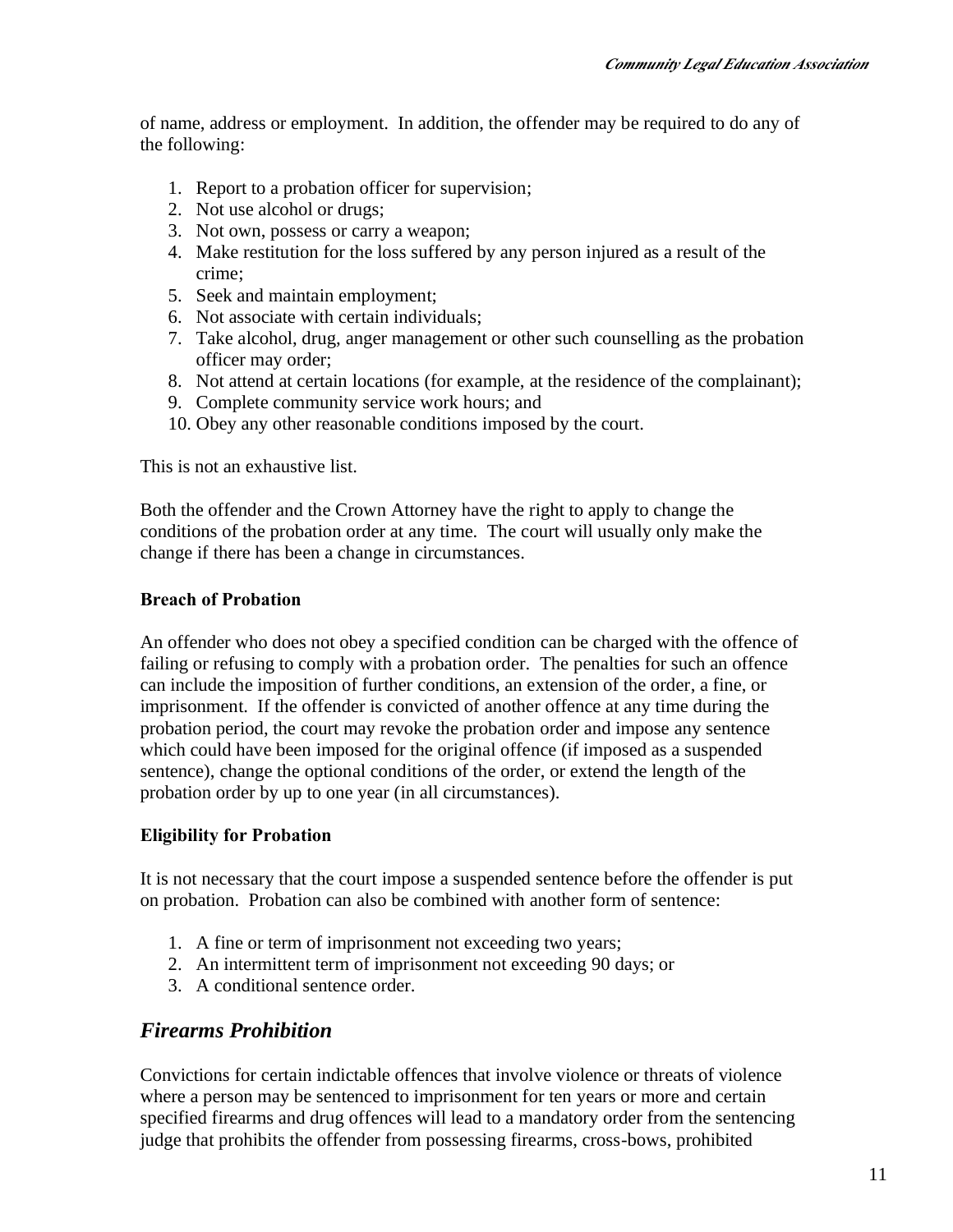weapons or firearms, restricted weapons or firearms, prohibited devices, ammunition, prohibited ammunition, or explosive substances. These prohibitions remain in effect a period of ten years, or in certain circumstances, for life.

There are also discretionary prohibition orders that can be imposed on convictions for certain weapons and violence-related offences that can be imposed for a period of up to ten years.

In addition, upon application by a peace officer, a Provincial Court judge may make an order prohibiting a person from possessing firearms, ammunition, explosives and other weapons for up to five years, with or without the person being charged with a criminal offence, where there are justifiable grounds for so imposing.

## *Fines*

A fine is punishment in the form of money that must be paid. A fine can be imposed alone or in addition to a term of imprisonment or other form of sentence, like probation. The order for a fine will include the time by which it must be paid. Civil means of enforcement will be used in the event of non-payment. Fines imposed under the *Criminal Code* can be worked off through the Fine Option Program.

#### **Amount**

Unless otherwise specified for individual offences, the *Criminal Code* limits the amount of the fine imposed for a summary conviction offence to a maximum of \$5,000 for individuals. There is no limit to the amount of a fine imposed for an indictable offence.

## *Victim Fine Surcharges*

The court imposes an additional penalty on an offender who has been convicted or discharged of a federal offence under the *Criminal Code*, the *Controlled Drugs and Substances Act*, or the *Cannabis Act*. The money goes into a trust account to provide services for victims of crime. The surcharge is 30% of any fine imposed, or if no fine is imposed, \$100 for a summary conviction offence and \$200 for an indictable offence. The court may decide to waive or reduce the surcharge amount if it would cause undue hardship on the offender or would be disproportionate to the offence.

For a provincial offence, the surcharge is 25% of any fine imposed, or up to \$100 if there is no fine imposed. Depending on the offender's financial circumstances, the court may waive or reduce the surcharge.

## *Restitution*

The court may order that the offender compensate the victim for such things as property loss or damage, loss of income, support as a result of injuries suffered, or for moving and temporary housing expenses to help leave the offender's household (for example in cases of domestic violence).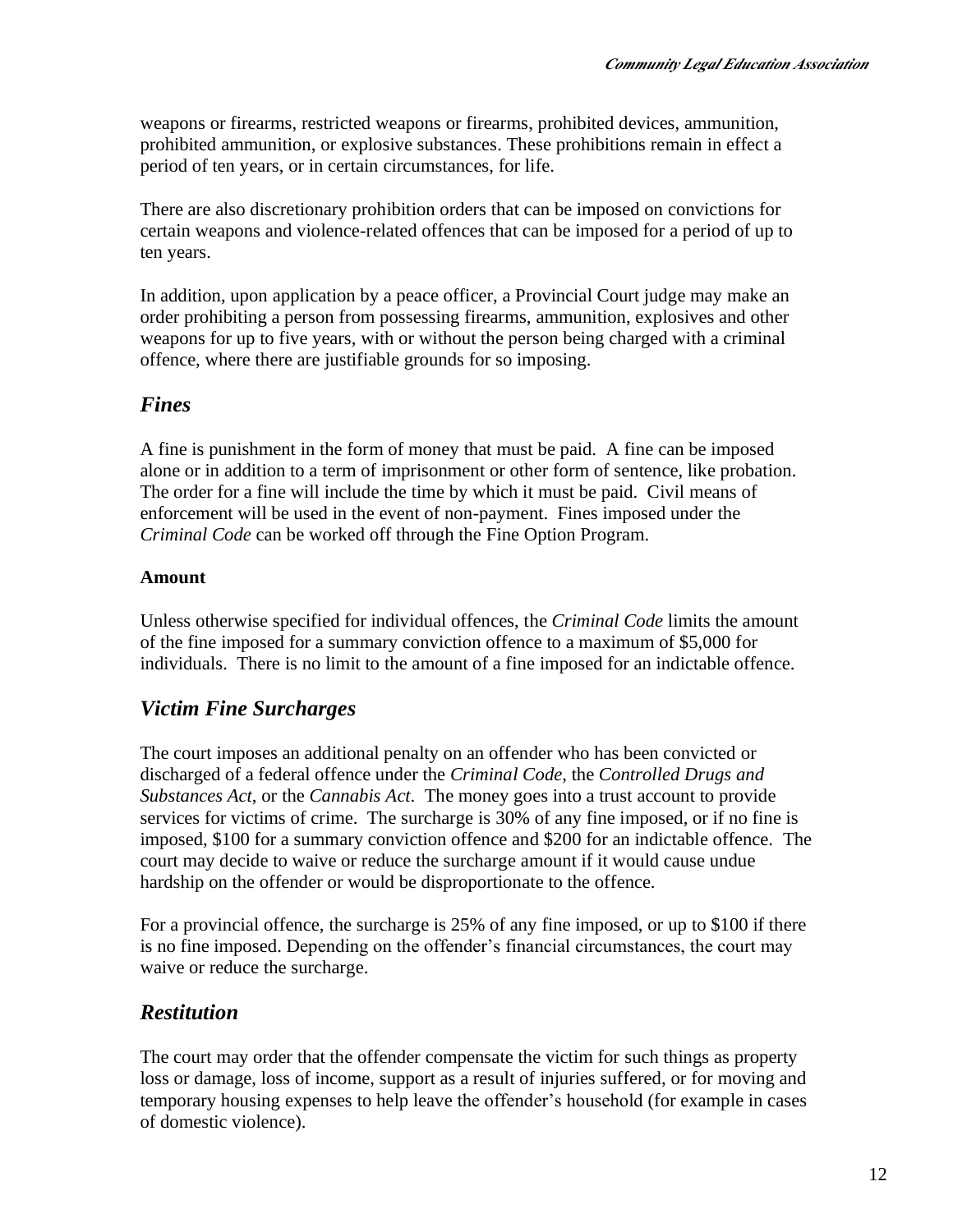## *Conditional Sentence*

A conditional sentence is a sentence of imprisonment that is served in the community. Generally, a conditional sentence is an option where the offence has no minimum term of imprisonment, a sentence of imprisonment of less than two years is imposed and the safety of the community would not be endangered. However, the *Criminal Code* prohibits the imposition of a conditional sentence for certain types of offences.

An offender receiving a conditional sentence order must comply with the following mandatory conditions:

- 1. Keep the peace and be of good behaviour;
- 2. Appear before the court when required to do so;
- 3. Report to a supervisor as directed;
- 4. Remain within the jurisdiction of the court; and
- 5. Notify the supervisor of any change of name, address or employment.

In addition, the court may order that the offender obey additional conditions, such as obeying a curfew, abstaining from alcohol or drugs, not possessing any weapons, performing community service work hours, attending a treatment program, providing support for dependants, or such other reasonable conditions as the court considers desirable for securing the good conduct of the offender and preventing further offences.

## *Imprisonment*

Most criminal offences are potentially punishable by a term of imprisonment. The length of the term imposed, the place of imprisonment and the manner in which the time is to be served will vary with the circumstances of each case. A sentence of two years or more, for example, must be served in a federal penitentiary, while a sentence of less than two years is served in a provincial institution.

#### **Maximum and Minimum Terms**

The *Criminal Code* sets out maximum terms of imprisonment ranging from two years to life for all indictable offences, and, unless otherwise specified, six months for summary conviction offences. These maximum terms provide a guideline to the court as to how seriously Parliament and society regard the particular crime. It is only in the most serious of circumstances that the maximum penalty is imposed. For certain offences, such as impaired driving, robbery with a firearm and some sexual offences, the *Criminal Code* imposes minimum terms of imprisonment. In such cases, the court cannot sentence the offender to a lesser term.

#### **Consecutive and Concurrent Terms**

Sometimes, an accused person is convicted of more than one offence and sentenced to more than one term of imprisonment at the same hearing. In such cases, the court has the option to order that the terms be served either consecutively (one after the other) or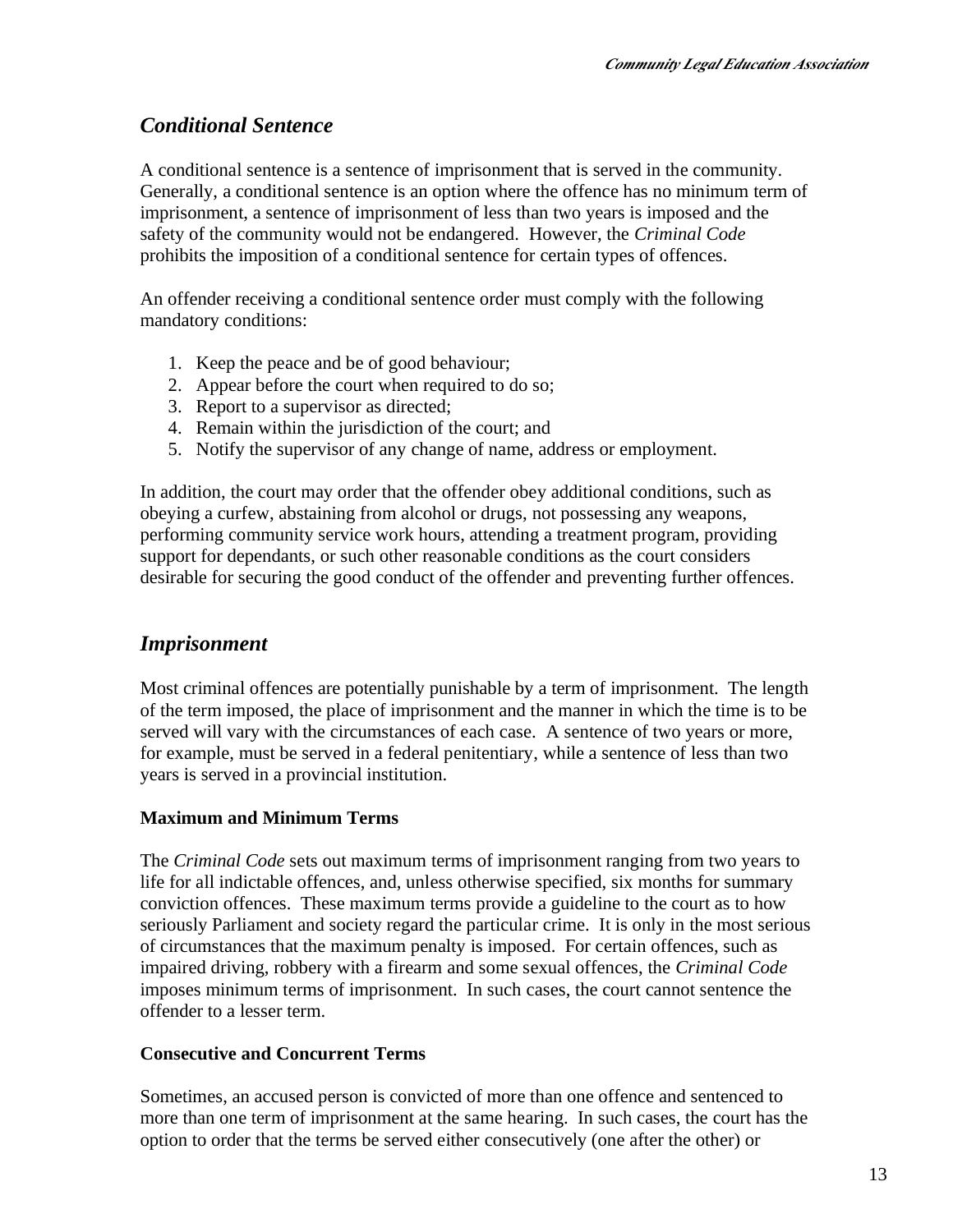concurrently (at the same time). Generally, concurrent sentences are ordered where the offences were committed together or within a short period of time. Where the offences are totally unrelated and took place at different places and times, consecutive sentences are generally imposed. In such cases, the court must ensure that the total term is not excessive.

#### **Intermittent Terms**

Where the total term of a jail sentence does not exceed 90 days, the court has the discretion to order that the time be served intermittently (at distinct intervals, such as on weekends). Such sentences allow the offender to remain employed, continue with educational pursuits or otherwise avoid financial hardship.

#### **Indefinite Terms**

An application can be made to have an accused person (usually a habitual offender or dangerous sexual offender) declared a "dangerous offender". If this is done, the offender can be sentenced to an indeterminate (indefinite) period of imprisonment.

There are also "long-term offender" designations given to persons convicted of serious personal injury offences who are found to be likely to re-offend. Someone found to be a long-term offender must be given a sentence of at least two years and long-term supervision in the community for a period not exceeding ten years.

## *Capital Punishment*

Capital punishment (the death penalty) was abolished in Canada by Parliament in 1976.

## *Youth Criminal Justice Act* **Sentencing**

The *Youth Criminal Justice Act* applies only to violations of federal laws (including the *Criminal* Code) by young persons between the ages of 12 and 17. The *Youth Criminal Justice Act* recognizes that young persons should be held responsible for their actions, yet they should not be held accountable in the same way or face the same consequences as adults in all instances.

Extrajudicial measures may be used rather than judicial proceedings to deal with a young person. Extrajudicial measures are ways used to deal with a young person alleged to have committed an offence, other than through the court system. If judicial proceedings do take place, a youth court may impose one or more of the sentences outlined in the *Youth Criminal Justice Act*. These include reprimands, discharges, deferred sentences, fines, restitution, community service work, prohibitions, custody, and community supervision orders.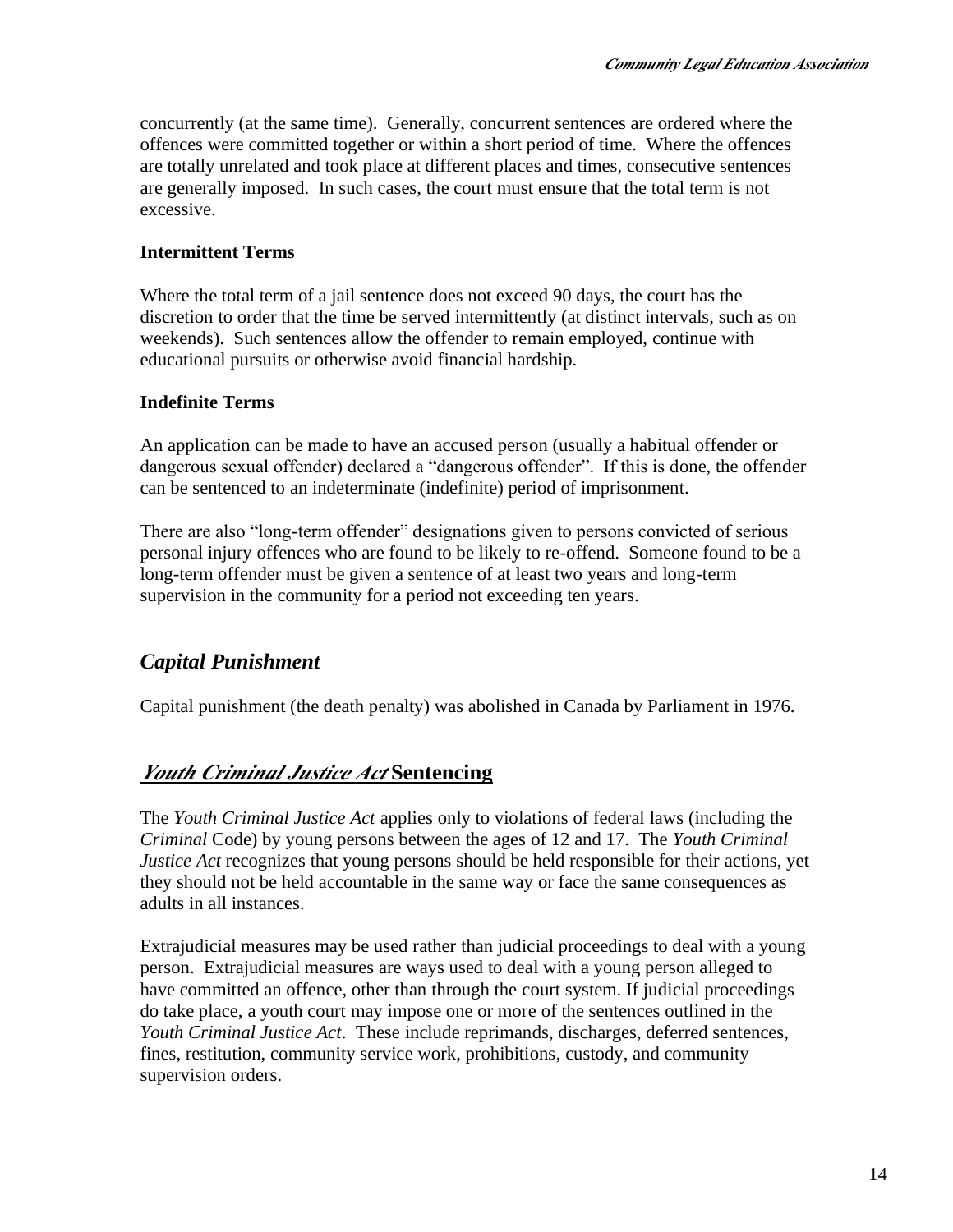Under the *Youth Criminal Justice Act*, a youth justice court is the only court that can deal with an offence committed by a young person. In some cases, adult sentences can be imposed on young persons who are convicted of certain serious offences.

# **PAROLE**

The *Corrections and Conditional Release Act* governs the operations of the Parole Board of Canada and the Correctional Service of Canada. The protection of the public is the paramount consideration in all decisions relating to the treatment and release of inmates. Parole and statutory release are forms of release from prison where the inmate continues to serve part of a sentence while living in the community under strict supervision. The terms and conditions are designed to serve the interests of the community and the individual.

## **The Parole Board of Canada**

The Parole Board of Canada is an independent administrative tribunal that has the power to grant, deny or revoke all forms of parole applicable to the offenders who are serving jail sentences.

## **Types of Release**

There are four types of release: Temporary Absence, Day Parole, Full Parole and Statutory Release.

## *Temporary Absence*

A temporary absence (TA) is a temporary release from prison for a specified period of time. It is usually short, occasional and carries no promise of release on parole. TA's are usually granted for medical, humanitarian or rehabilitative reasons, and are usually the first form of release granted to an inmate.

During release, an inmate may be unescorted (UTA) or accompanied by an escorting officer (ETA). ETAs can be granted to offenders at any time during their sentence. Most ETAs are at the discretion of the Correctional Service of Canada, while others must be approved by the Parole Board of Canada. Offenders that are serving jail sentences of three years or more are eligible for UTAs after serving one-sixth of their sentences. Offenders that are serving jail sentences of two to three years are eligible for UTAs after serving six months. Offenders serving life sentences are eligible for UTAs three years before their full parole eligibility date. Offenders classified as maximum-security inmates are not eligible for UTAs.

## *Day Parole*

Day parole is a program that helps prepare offenders for their eventual return into the community under full parole or statutory release. Offenders live outside the institution,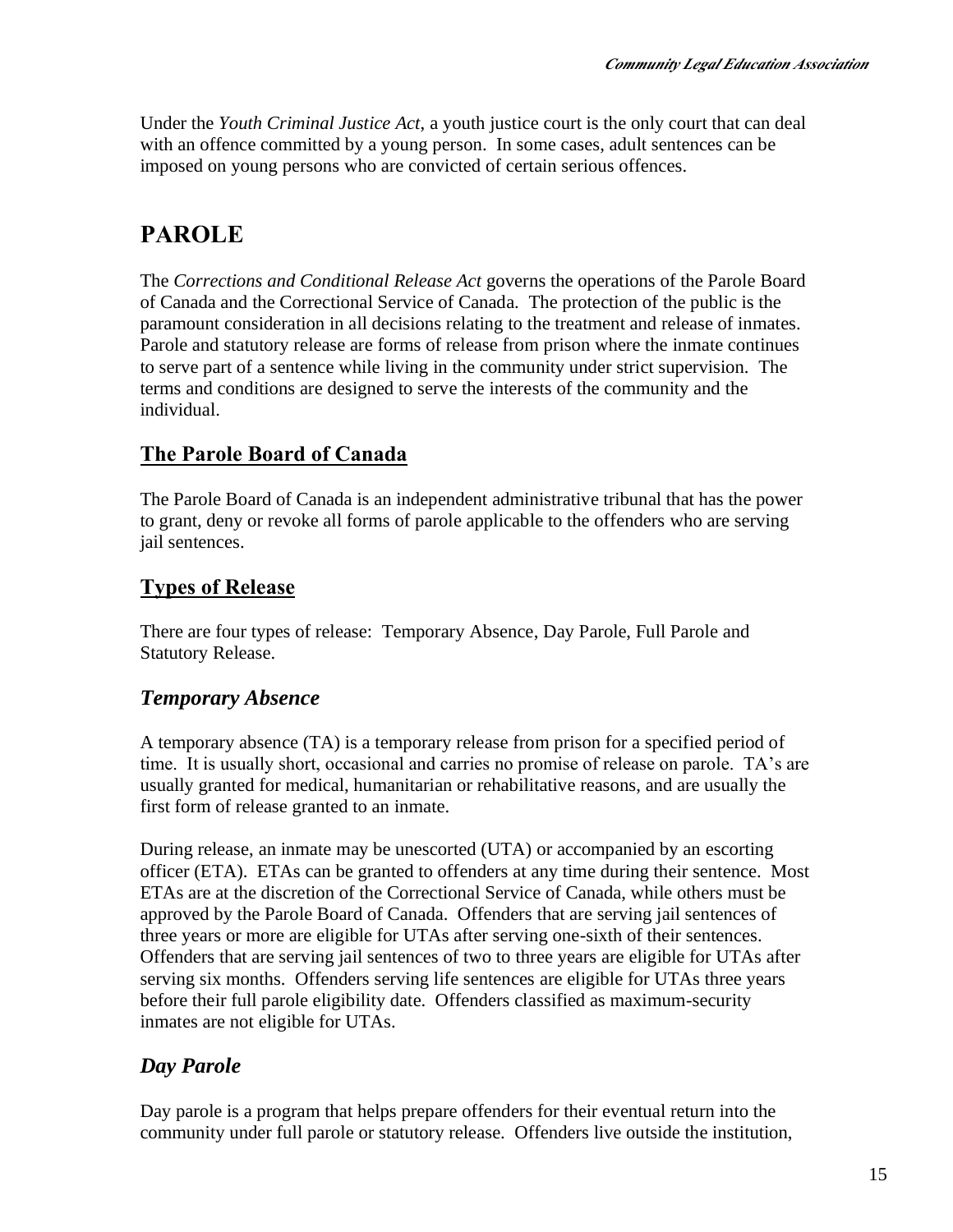often in a community-based residential facility or halfway house, and report to authorities at specified times.

Offenders are eligible for day parole six months before their full parole eligibility date or six months into the sentence, whichever is greater. Offenders serving life sentences are eligible three years before their full parole eligibility date.

## *Full Parole*

Full parole is a full-time conditional release of an inmate under the supervision of a parole officer. Full parole lasts until the end of the inmate's sentence unless it is revoked. Paroled inmates serving life sentences may remain on parole for life.

Most offenders become eligible for full parole after serving one-third of their jail sentences or seven years, whichever is less. However, judges are able to lengthen the time offenders spend in prison for certain offences by delaying eligibility for parole until they have served one half of their sentence. It applies only where offenders have been sentenced to a term of imprisonment of two years or more.

Parole eligibility for offenders that are serving a life sentence is set by a judge at the time of sentencing. Offenders convicted of first degree murder are not eligible for parole until after 25 years. Offenders convicted of second degree murder will be eligible for parole after a period of 10 to 25 years (to be determined by the judge at the time of sentencing).

## *Statutory Release*

A federal offender is usually entitled to serve the last third of their sentence in the community under statutory release. The date is automatically set at the two-thirds point of the sentence. Statutory release is not available to offenders serving life or indeterminate sentences.

The purpose of statutory release is to allow offenders to reintegrate themselves into the community under supervision before their sentences expire.

Offenders released under statutory release must comply with certain conditions under the supervision of a parole officer. Failure to obey could mean suspension and revocation of statutory release and a return to prison.

## **Eligibility for Parole**

Parole is not an automatic process, since the Parole Board of Canada has the discretion to grant or deny the release of any eligible inmate. Each case is thoroughly reviewed before a decision is made.

The inmate's record, the parole officer's assessment, police reports, psychological profiles, social agency reports and letters from concerned individuals are all examined by the Board, which follows a specific procedure in making its decision.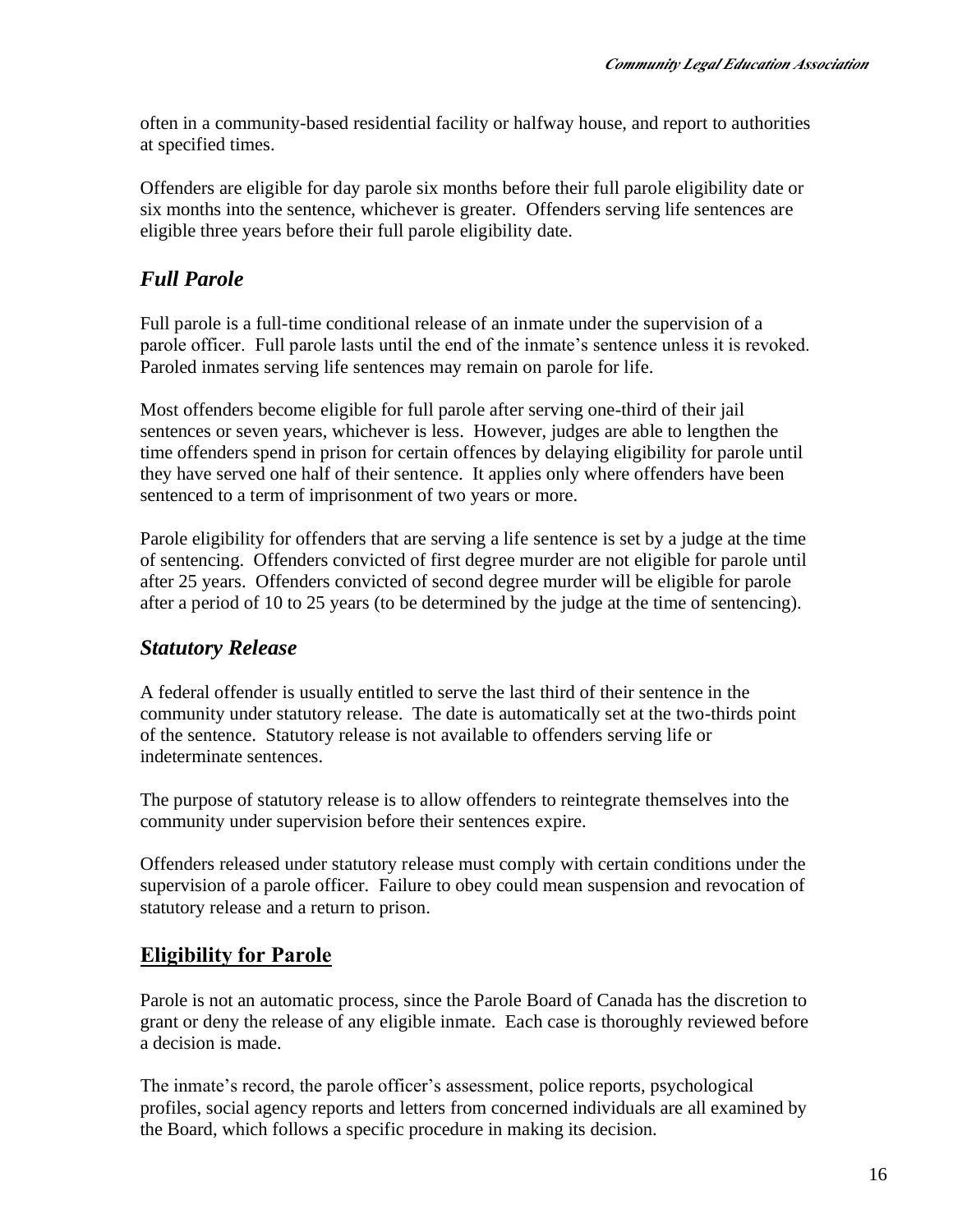## *Factors Considered by the Parole Board*

When considering any form of conditional release, the Parole Board investigates:

- 1. The details of the inmate's criminal record, including the pattern and frequency of offences, any crime-free periods and the nature and seriousness of the most recent offence;
- 2. The inmate's willingness to change their criminal behaviour, including remorse and acceptance of responsibility and any concrete action which has been taken in this regard;
- 3. The inmate's release plan, including employment opportunities, arrangements for accommodation and community supports and resources; and
- 4. The possible effect on the community if the inmate violates the parole conditions or commits another offence.

When the investigation is complete, the Board begins its review. The inmate is allowed to present their case and the Board will usually ask questions in an attempt to clarify the information obtained as a result of its investigation. The inmate may have their counsel present at the parole hearing.

## **Conditions of Release**

A number of conditions apply to all persons who are on parole and statutory release. These conditions are put into place to make sure that the inmate understands the responsibility that comes with release. They ease the transition of the inmate into a free environment and, at the same time, provide some protection for the community.

A parole officer makes sure that the conditions are obeyed. A violation of any of the conditions can result in suspension and perhaps revocation of the release. Certain mandatory conditions apply to all inmates who are released on parole, including:

- 1. Report to a parole officer;
- 2. Obey the law and keep the peace;
- 3. Not own or possess any weapon; and
- 4. Report any change of family, domestic or financial situation to their parole officer.

In addition to these mandatory conditions, the inmate may have to obey some special conditions designed to control behaviour and to encourage the successful completion of the period of supervision. For example, the inmate may be required to not use alcohol or other substances, not associate with certain people, not frequent certain places and participate in counselling, treatment, or random urinalysis.

An inmate can ask the Board to change or remove a condition of release.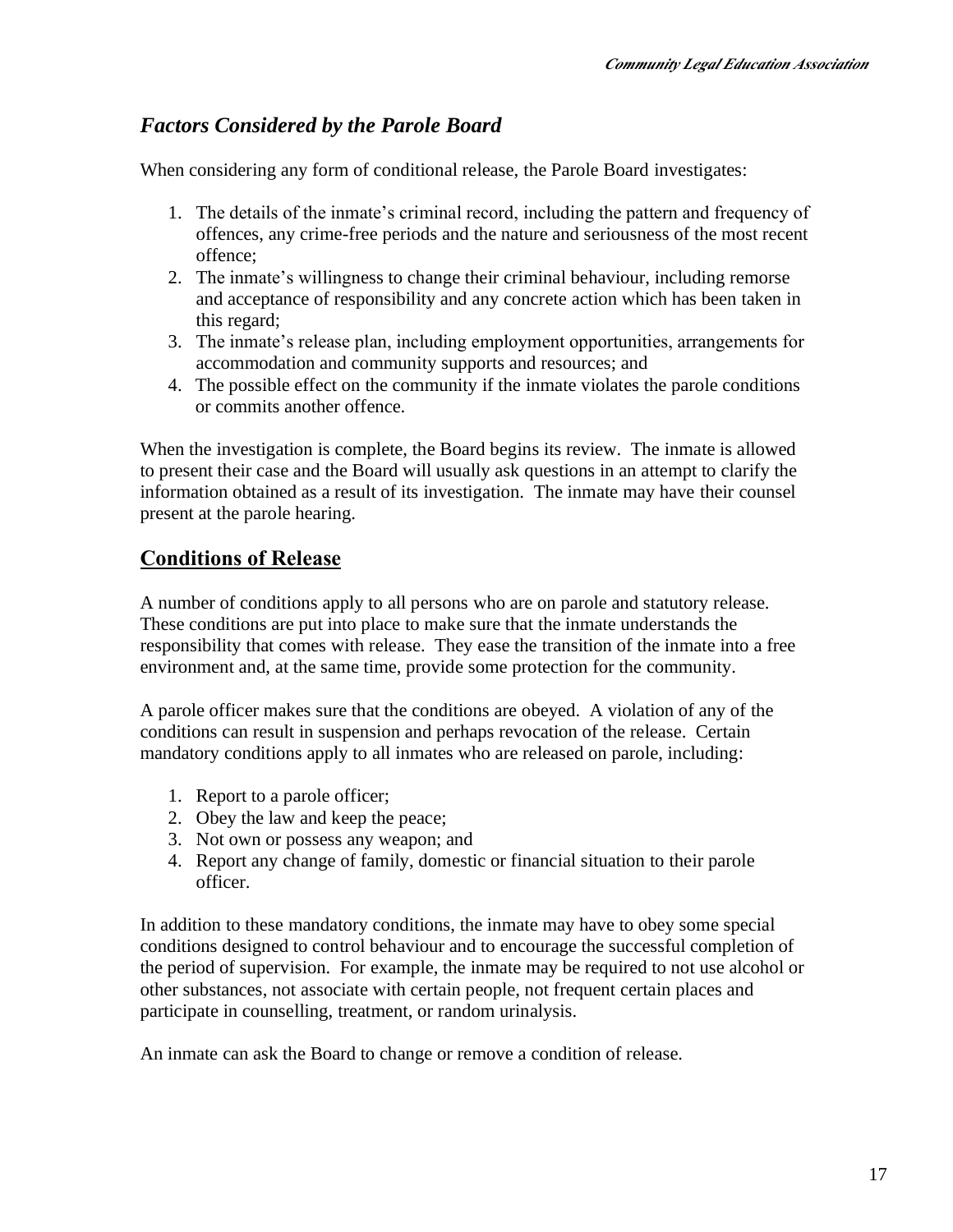## **Suspension or Revocation of Parole**

Suspension of parole or mandatory supervision occurs because of a violation of the release conditions, a conviction for a new offence, or because there are reasonable grounds to believe that the parolee is returning to criminal activity and is a risk to the public.

## **Victims of Crime**

Victims of crime are recognized in the federal corrections and parole process. They will be kept informed of an offender's prison and parole status, if requested. Information from victims can be considered by the Board at a parole hearing. Also, victims can apply for financial assistance to attend parole hearings.

# **CRIMINAL RECORDS**

A criminal record is easily acquired but very difficult to erase. Often, a person who gets a criminal record has it forever and the effect this has on their life can be far-reaching and serious.

Any conviction under an Act of Parliament results in a criminal record. The most common convictions occur under the *Criminal Code* and the *Controlled Drugs and Substances Act*. Even a discharge will result in a criminal record.

## **Who Keeps Criminal Records?**

Since various government departments compile their own statistics for each offender with whom they come into contact, there are several different kinds of criminal records.

## *Bureau of Police Records*

The Winnipeg Police Service has its own Bureau of Police Records that is used by local police personnel. The Bureau keeps track of all convictions made by courts in the Winnipeg area. In addition, the Royal Canadian Mounted Police in Ottawa advise the Winnipeg Police Service of any information that they have about criminal convictions in other parts of Canada.

## *CPIC*

There is a central police record managed by the Royal Canadian Mounted Police that can be accessed by every police force across the country. This is called the Canadian Police Information Centre (CPIC) The CPIC system records convictions, discharges, suspended sentences, outstanding charges or warrants and court appearance dates. It can be used only by authorized police personnel.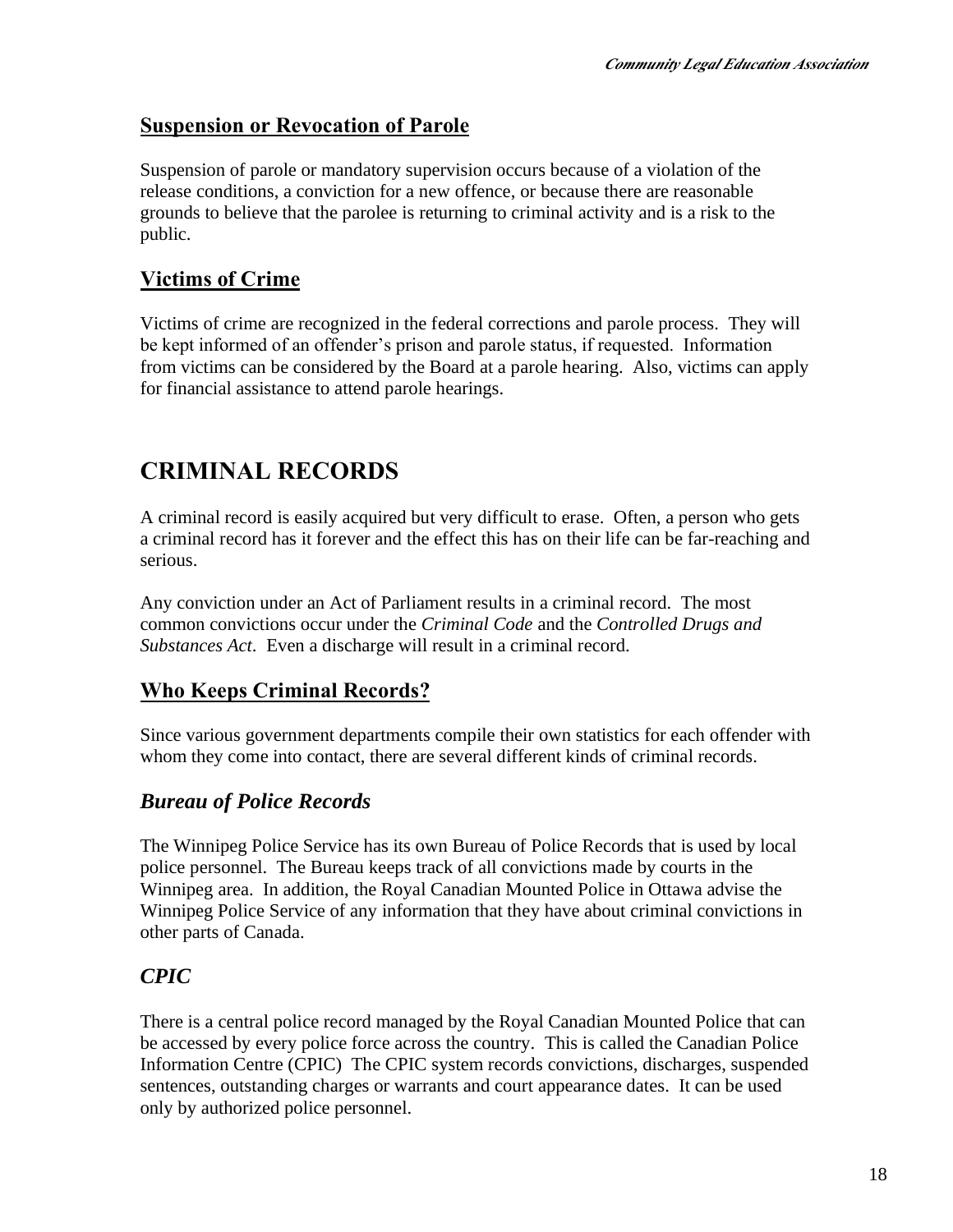## *Court Records*

A form of criminal record is also kept by the courts.

The Court of Queen's Bench records are kept in the registry at the court office and are permanently maintained. The Provincial Court keeps records of the cases in its courts.

#### *Manitoba Public Insurance Driver and Vehicle Licensing*

The Driver and Vehicle Licensing Branch keeps a record of all driving convictions made under *The Highway Traffic Act* of Manitoba. These are usually referred to as "driving abstracts" rather than criminal records. A driving record may also list some *Criminal Code* convictions, such as impaired or dangerous driving. The Winnipeg Police Service now includes *Highway Traffic Act* infractions on their printouts of local criminal records.

## *Police Department*

The police department takes photographs and fingerprints from all persons arrested for certain types of criminal offences. These are kept on record by the local police and by the RCMP in Ottawa. An accused person who is ultimately found not guilty may apply to the Winnipeg Police Service to destroy both the local and RCMP records.

## *Youth Criminal Justice Act*

The *Youth Criminal Justice Act* creates a number of special rules that apply to the criminal records of young persons. Youth records may be kept by the youth justice court and other courts, review boards, police forces, government departments and agencies under specified purposes and organizations participating in an extrajudicial measure or administering a sentence.

The *Youth Criminal Justice Act* also sets out who may have access to youth records. A young person who has received an adult sentence and whose time for appeal has expired will have their record treated as an adult record. A youth record may be accessible by the young person, the young person's lawyer, the Attorney General and the victim of the offence.Parents of the young person or an adult assisting the young person have access during the proceedings and for the duration of the sentence. Peace officers have access to the youth record for case administration and law enforcement purposes, and a judge, court or review board may access the youth record for related proceedings or subsequent offences by the young person.

The *Youth Criminal Justice Act* provides for non-disclosure of records after a certain period of time in order to prevent persons from being haunted by their previous infractions as youths.

Other than the RCMP central repository that must eventually destroy its records, other agencies may be able to keep their records indefinitely, subject to non-disclosure.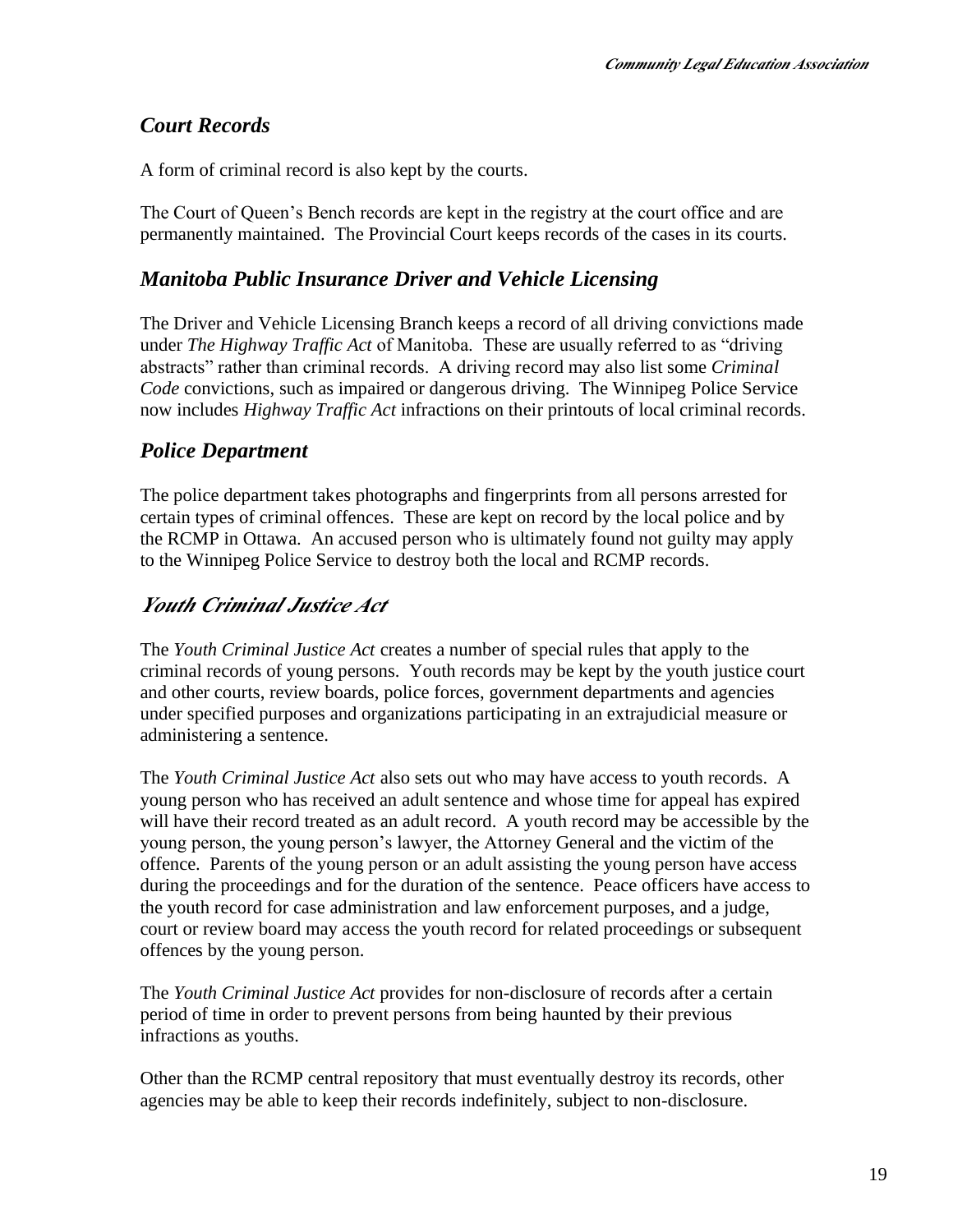## **Effects of a Criminal Record**

For both adults and youth, having a criminal record can affect a person's life in a number of ways. For example, a criminal record can affect:

- the severity of the sentence imposed for a later criminal offence. In most cases, a person with a criminal record will be dealt with more harshly by the courts than a person who does not have a record;
- employment opportunities, particularly in those occupations where employees must be bonded for reasons of financial security;
- membership in professional associations, licensing and insurance applications;
- franchise applications for bonding establishments, which often require proof of characteristics such as integrity, stability and honesty; and
- entry into foreign countries. For example, entry into the United States (whether as a visitor or as an immigrant) is prohibited for any person with a criminal record, including records for such offences as polygamy, prostitution, trafficking in narcotics or espionage. Although it is possible to obtain a U.S. waiver, such an application must be made to the United States government and can be costly and time-consuming.

# **RECORD SUSPENSIONS**

A record suspension (formerly known as a pardon) allows individuals convicted of a criminal offence under a Canadian federal act or regulation who have completed their sentence and a conviction-free waiting period to have their criminal records kept separate and apart from other criminal records. Pursuant to the *Criminal Records Act*, the Parole Board of Canada has the power to order, refuse to order, or revoke record suspensions.

A sentence is completed when a person has paid all fines, surcharges, costs, restitution and compensation orders in full, when a person has served all sentences of imprisonment (including conditional sentences, parole and statutory release) and when a person has satisfied his/her probation order.

The waiting period for a record suspension is five years for a summary conviction offence and 10 years for an indictable offence.

The Parole Board of Canada can deny a record suspension, if, for example, a person is not of good conduct. The person may then re-apply after one year.

When a record suspension is granted, convictions are removed from CPIC and may not be disclosed without the permission of the Minister of Public Safety Canada. The *Criminal Records Act* only applies to federal departments and agencies. While provincial and municipal law enforcement agencies are not bound by the *Criminal Records Act*, many such agencies will restrict access to their records once they are notified that a record suspension has been granted.